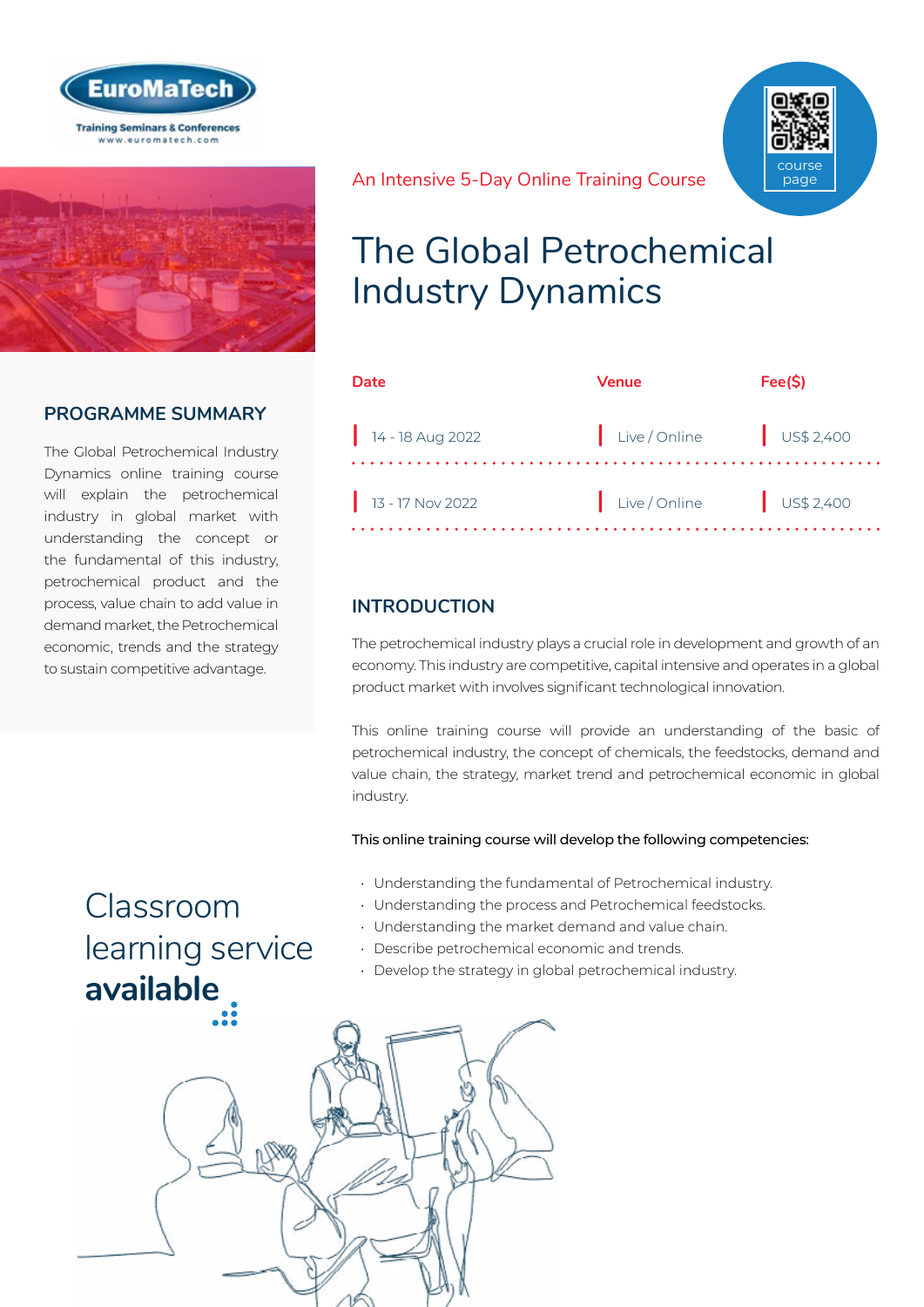### **TRAINING METHODOLOGY**

This online training course will combine a variety of adult learning techniques, presentation with supported by video materials and case studies.

#### **WHO SHOULD ATTEND**

- Managers
- Business Development Managers
- Marketing Executive
- Team Leaders
- Supervisor
- Engineers
- Strategic planners
- Corporate Planning Professionals
- Supply Planners & Scheduling Professionals
- Negotiators and Contracting Professionals
- Financial analyst

#### **PROGRAMME OBJECTIVES**

The Global Petrochemical Industry Dynamics online training course aims to enable participants to achieve the following objectives:

- Better understanding of the fundamental of Petrochemical Industry.
- Better understanding of the process and Petrochemical feedstocks.
- Better understanding of the market demand and value chain.
- How to describe petrochemical economic and trends.
- How to develop the strategy in global petrochemical industry.

#### **In-house Training**

EuroMaTech is capable of conducting this training programme exclusively for your delegates. Please e-mail us on inhouse@euromatech.ae for further information and/or to receive a comprehensive proposal.



 $\left( \mathbf{B}\right)$ +971 50 196 6003

**Email Address:** info@euromatech.ae

**Website:** www.euromatech.com

## **QUALITY CERTIFICATIONS & ACCREDITATIONS**

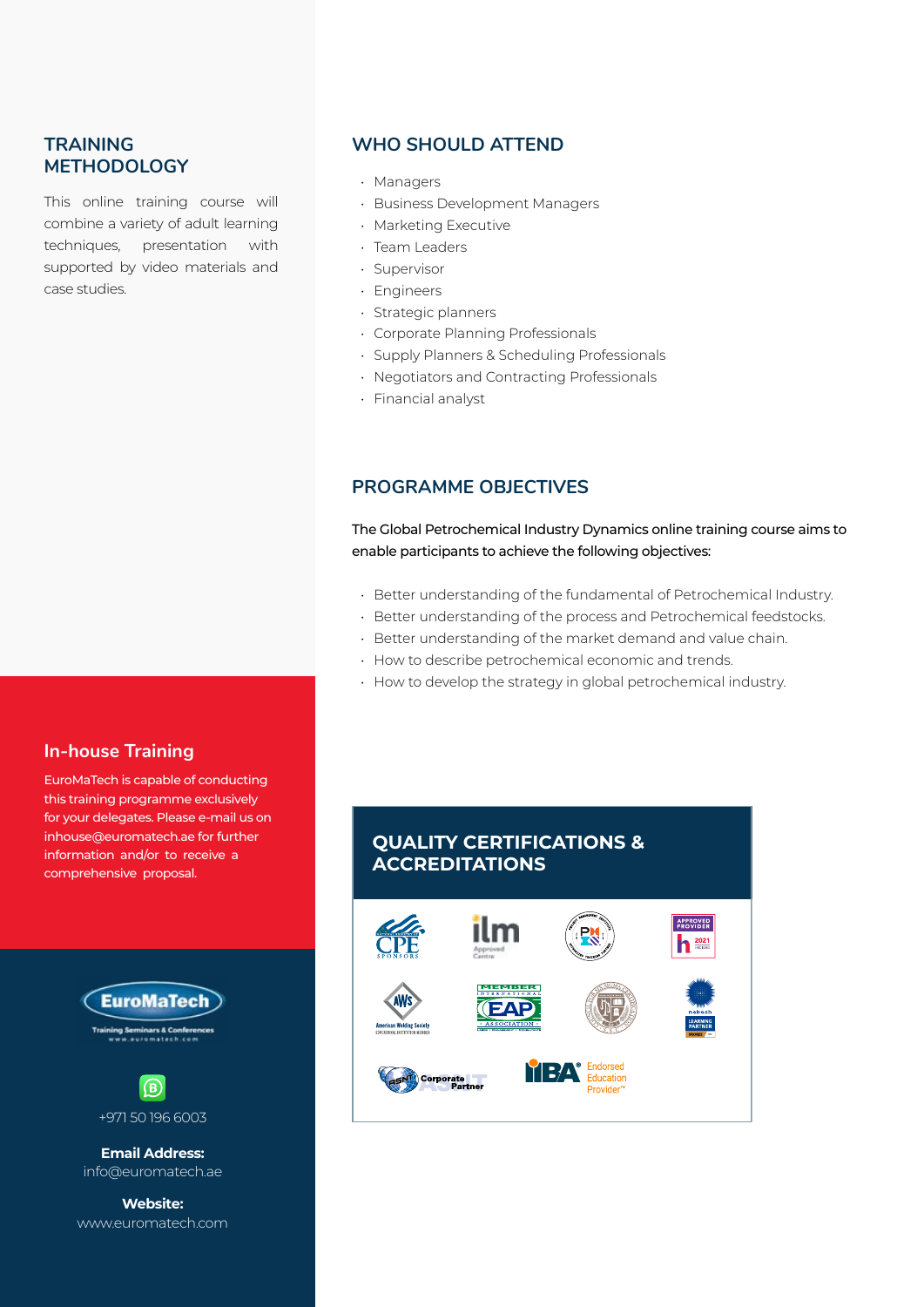# **COURSE OUTLINE**



• Market demands

**Day 3**

• The ethylene value chains • The propylene value chains • The C4 olefins value chains • The aromatics value chains • The C1 olefins value chains

Petrochemical Value Chains

#### **Day 1**

#### Petrochemical Industry Fundamentals

- Petrochemicals are a global business
- Main challenges of the petrochemical industry
- Petrochemicals product
- Petroleum distillation
- Petroleum refining

## **Day 2**

#### Petrochemical Feedstocks and Process

- Feedstock sources for petrochemicals
- Hydrocarbon feedstock
- Key properties of chemicals
- Classification of chemicals
- Chemical building blocks
- Building block integration

## **Day 4**

#### Petrochemical Economic and Trends

- Economic development
- Cost production in petrochemical: Capex Vs Opex
- Risks associated in petrochemical industry
- Market trends
- Future trends

## **Day 5**

#### Petrochemical Industry Global and Strategic

- Leading players of the global petrochemical industry
- Strategic marketing in the petrochemical market
- Competitive advantage in the global petrochemical industry
- Case study